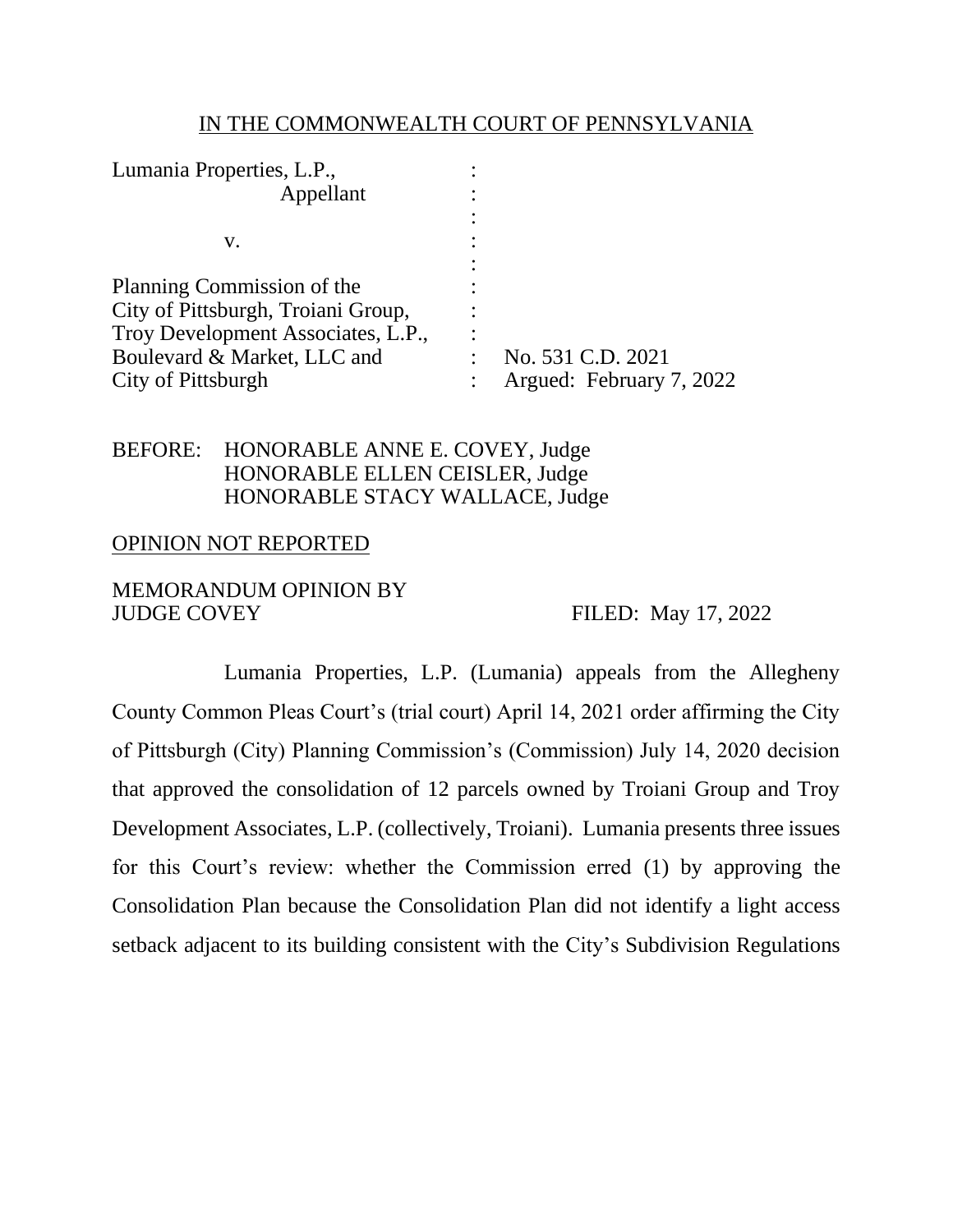and Standards<sup>1</sup> (Subdivision Regulations);<sup>2</sup> (2) by determining that a subdivision plan need not contain setback lines, required open space, and correct adjacent building densities as required by the City's Subdivision Regulations; and (3) by concluding that the Subdivision Regulations had been repealed.<sup>3</sup>

The instant appeal pertains to Troiani's plan to consolidate 12 parcels of its properties located on Market Street between First Avenue and Boulevard of the Allies in the Golden Triangle  $(T)$ -C District<sup>4</sup> into 2 lots (Consolidation Plan). Proposed Lot 1 would have 150.46' of frontage on First Avenue, 162.5' of frontage on Boulevard of the Allies, and 159.6' of frontage on Market Street. Proposed Lot 1 would total 24,971 square feet in area, and currently contains several commercial buildings.<sup>5</sup> Proposed Lot 2 would have 34' of frontage on Market Street, and 70.2'

1

*See* https://apps.pittsburghpa.gov/redtail/images/3078\_SUBDIVISION\_REGULATIONS\_AND \_STANDARDS.pdf (last visited May 16, 2022). Pursuant to Section 9 of the Act of May 13, 1927, P.L. 1011, *as amended*, 53 P.S. § 22769 (Act), the Commission has jurisdiction and authority to approve "a subdivision of land," which is defined therein as "[a]ny division of land into lots or parcels, two or more in number, by the owner thereof for the purpose of improvement or sale, for residential, commercial, industrial or similar use[.]" *Id*. Section 10 of the Act directs the Commission to "adopt general regulations governing the subdivision of land within its jurisdiction." 53 P.S. § 22770.

 $2$  This Court has rephrased Lumania's issue to correlate with, and as fairly suggested by, the argument section of its brief. *See* Pa.R.A.P. 2116(a). Lumania phrased the issue as follows: "Whether the Commission . . . abused its discretion or committed an error of law in . . . [c]oncluding that the Subdivision Regulations . . . are inconsistent and inapplicable in creating a plat within the City . . . ." Lumania Br. at 3.

<sup>&</sup>lt;sup>3</sup> This Court has reordered Lumania's issues for ease of discussion.

 $4$  The GT District is divided into five subdistrict classifications – Subdistricts A, B, C, D, and E. *See* City of Pittsburgh, Pa. Zoning Code § 910.01.B. References herein to the GT District refer to all GT Subdistricts.

 $<sup>5</sup>$  Troiani previously sought the Commission's approval for the demolition of some of the</sup> buildings on proposed Lot 1, but the Commission denied Troiani's application. This Court affirmed the trial court's affirmance of the Commission's decision. *See Troiani Grp. & Troy Dev. Assocs., L.P. v. City of Pittsburgh Planning Comm'n, City of Pittsburgh & Lumania Props., L.P.* (Pa. Cmwlth. No. 85 C.D. 2021, filed Mar. 21, 2022), *petition for allowance of appeal filed*, (Apr. 20, 2022). In addition, this Court reversed the trial court's reversal of the City Board of Appeals'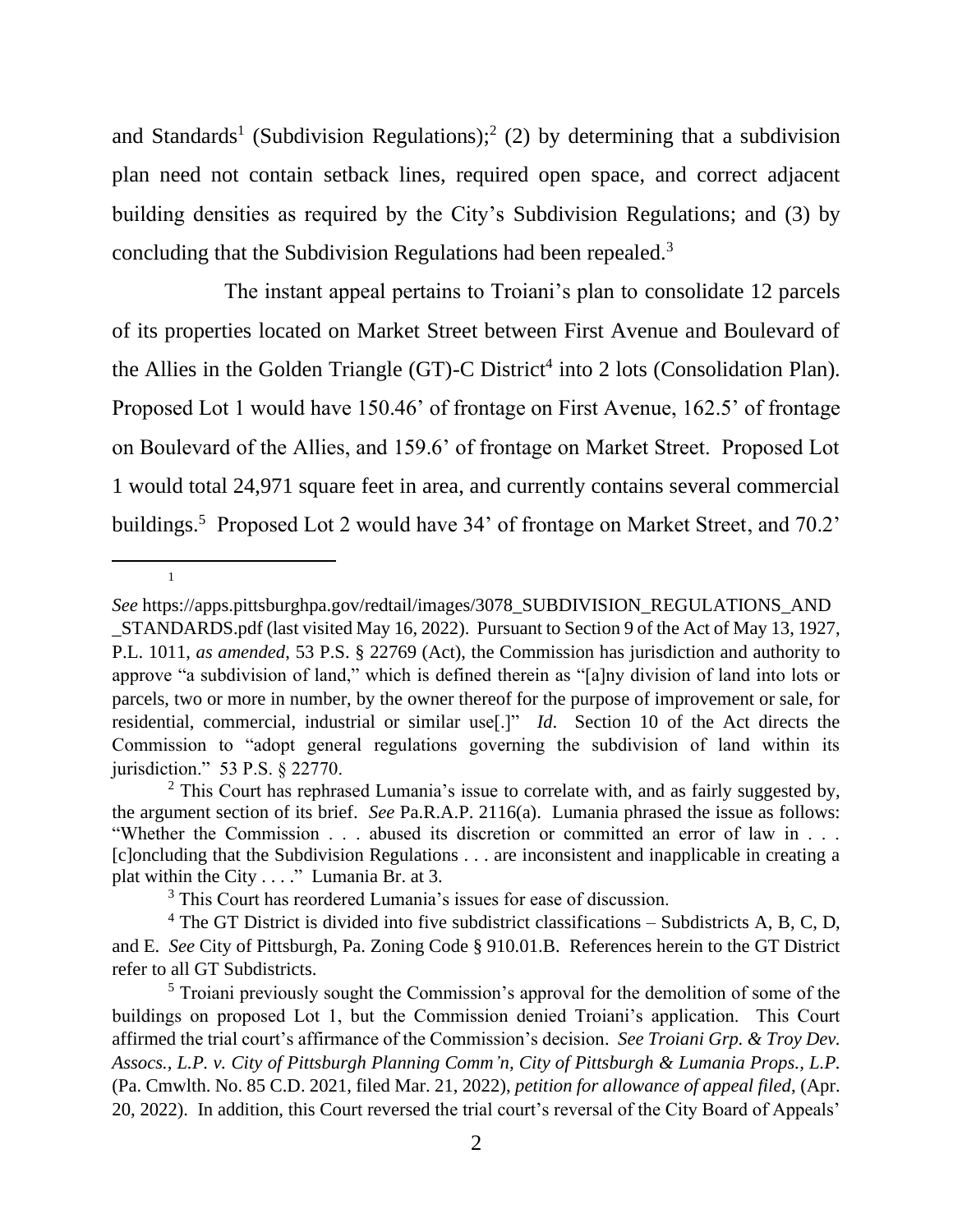of frontage on Boulevard of the Allies. Proposed Lot 2 would total 2,392 square feet in area, and currently contains a surface parking lot.

Lumania owns a six-story building at 216 Boulevard of the Allies which is adjacent to the Consolidation Plan site, and which has windows on the third through sixth floors that face the property line that the Consolidation Plan site would border. The Consolidation Plan reflects that there is no existing building on the Consolidation Plan site immediately adjacent to Lumania's building.<sup>6</sup> By July 13, 2020 email to the Commission, Lumania objected to the proposed consolidation. Lumania also submitted to the Commission an "Objection to Lot Consolidation Plan" (Plan Objection), Reproduced Record (R.R.) at 18a-21a, wherein Lumania alleged that the Consolidation Plan did not comply with Section 4.10.3 of the City's Subdivision *Ordinance's*<sup>7</sup> requirements pertaining to light access (Subdivision Light Access Requirements).<sup>8, 9</sup> Lumania requested that the Commission deny the Consolidation Plan for the following reasons:

<sup>9</sup> Lumania claimed:

denial of a proposed emergency demolition plan for one building on proposed Lot 1 (requesting preemptive demolition of other buildings). *See Troiani Grp. & Troy Dev. Assocs., L.P. v. City of Pittsburgh Board of Appeals & City of Pittsburgh* (Pa. Cmwlth. No. 1127 C.D. 2021, filed Mar. 21, 2022), *petition for allowance of appeal filed*, (Apr. 20, 2022).

<sup>&</sup>lt;sup>6</sup> In fact, Lumania stated to the Commission that Troiani had previously demolished the building at 212-214 Boulevard of the Allies. *See* Reproduced Record at 40a. In its brief to this Court, Lumania stated: "The building which formerly abutted [Lumania's] structure was a lowrise building which did not affect the windows on [Lumania's] structure." Lumania Br. at 6.

<sup>7</sup> It appears that Lumania's numerous references to the Subdivision *Ordinance* in the Plan Objection were intended to be references to the Subdivision *Regulations*. In its brief to this Court, Lumania correctly references the Subdivision *Regulations*.

<sup>8</sup> Section 4.10.3 of the Subdivision Regulations states in relevant part: "A minimum distance between **structures** shall be provided in accordance with the City's Building Code, and in conformance with the following provisions for light access to all structures." Subdivision Regulations § 4.10.3, R.R. at 33a (emphasis added).

<sup>5.</sup> Pursuant to [S]ection 4.10.3 of the [Subdivision Regulations], lots must comply with the [Subdivision] Light Access [Requirements]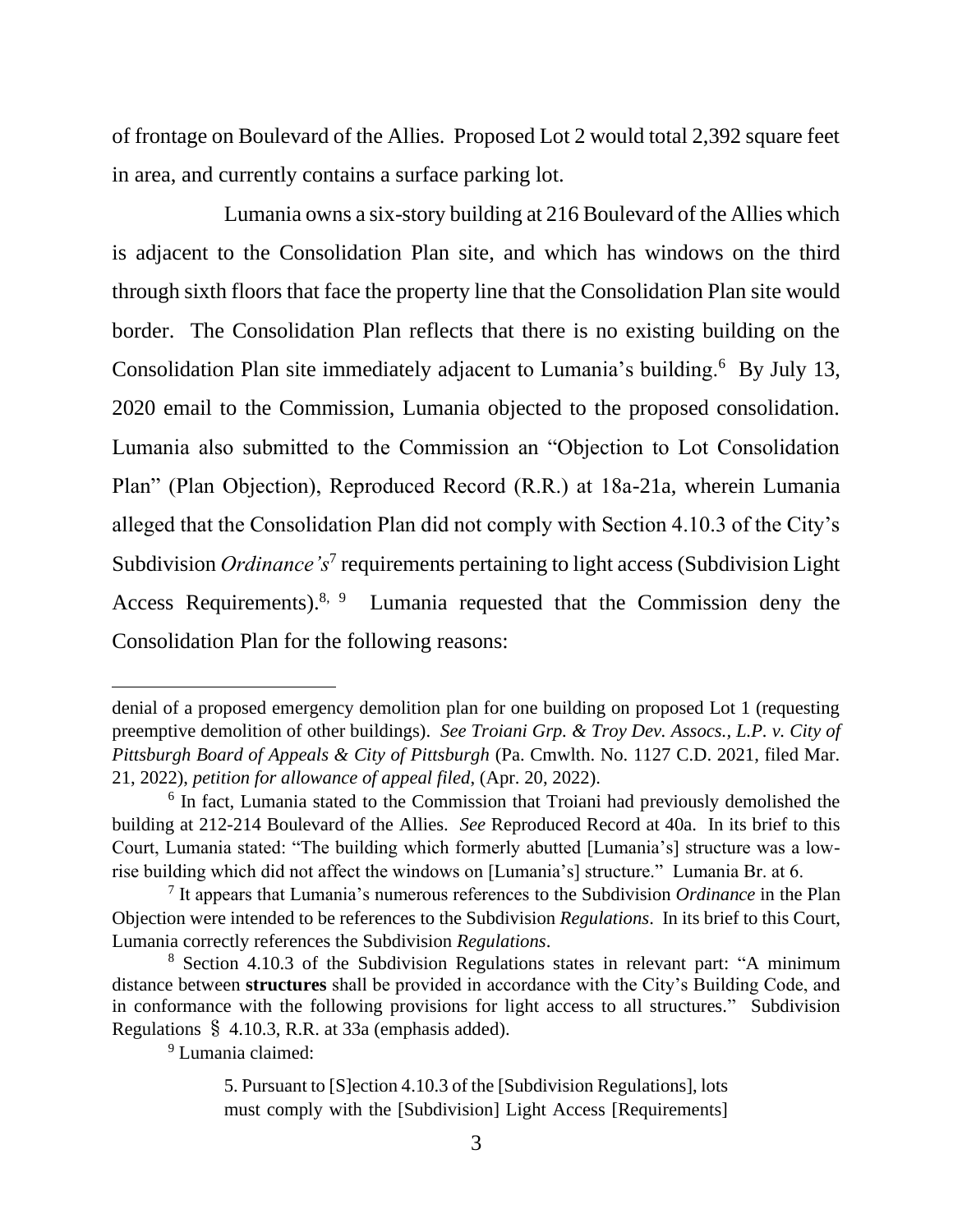7. **The** [**Consolidation Plan**] . . . **is deficient in that at the lot line between the proposed new lot and**  [**Lumania**'**s property**], **the variable setback** (**for light access**) **as required by** [**Section**] **4**.**10**.**3 of the**  [**S**]**ubdivision** [**Regulations**] **is erroneously not noted**.

8. The Subdivision [Regulations] of the City [] also require[] that lot plans shall conform to the [City of Pittsburgh, Pa.] Zoning [Code<sup>10</sup> (Zoning Code)] and not be detrimental to any property.

9. The [Consolidation Plan] . . . in addition to being deficient and not identifying the variable setback required for subdivision light access, also does not comply with the Light Access [R]equirements pursuant to [Section] 910.01.C.5 of the Zoning  $[\text{Code}^{11}$  (Zoning Light

10

*See* https://library.municode.com/pa/pittsburgh/codes/code\_of\_ordinances?nodeId=PIZOCO\_TI TNINEZOCO (last visited May 16, 2022).

 $11$  Section 910.01.C.5 of the Zoning Code, which pertains to the GT District, is titled "[l]ight [a]ccess," and provides:

> Buildings shall be designed to provide at least five (5) feet from the zoning lot line to a proposed affected window except when the zoning lot line is contiguous to a public right-of-way of ten (10) or more feet in width. An affected window is defined as a window that provides light, air and visibility to the outdoors not including glazing for architectural design. The five-foot space may be waived when a similar amount of open space is provided on the adjacent property with a recorded easement or similar type of document.

Zoning Code § 910.01.C.5.

in which light access of an affected window requires an arc extending 70 [degrees] on each side of the line perpendicular to the building wall at the centerline of any affected window. The exterior radii of the arc [are] required to be 20 feet in length for nonresidential uses.  $(\S$  4.10.3(a)(2).

<sup>6.</sup> The Subdivision [Regulations] in [Section] 4.10.3 include[] illustrations which clearly indicate that the height above a window sill of an affected adjacent window can only be two-thirds of the setback distance **between the structures**. . . .

R.R. at 20a (emphasis added).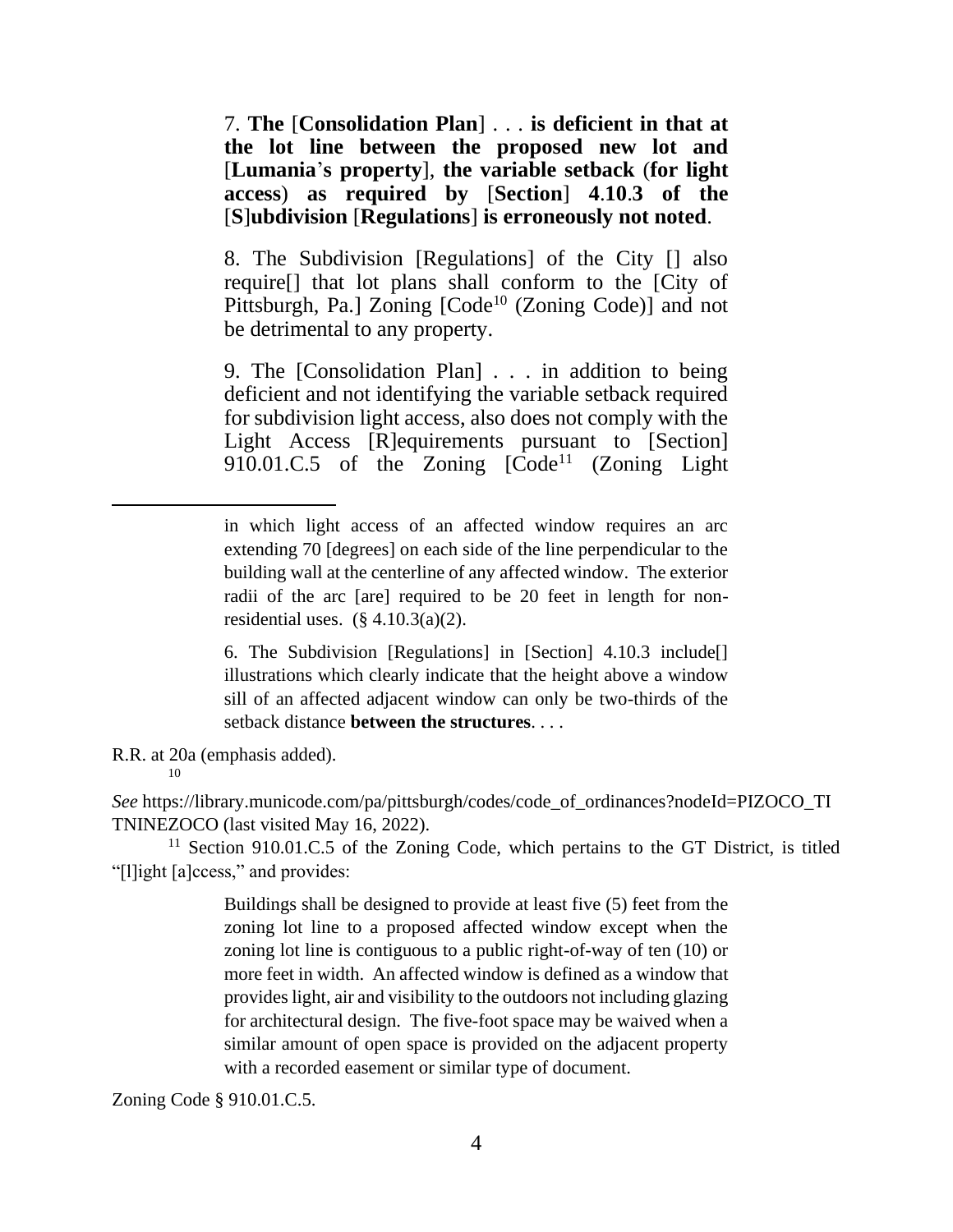Requirements)], and is detrimental to [Lumania's adjacent property].

R.R. at 20a-21a (emphasis added).

On July 14, 2020, the Commission held a hearing on Troiani's Consolidation Plan, at which Lumania's owner Jay Green (Green), Lumania's counsel Steve Farino (Farino), Troiani's counsel Cliff Levine (Levine), and City Zoning Administrator Corey Layman (Layman) testified. Green stated his objection to the Consolidation Plan based on his opinion that Troiani's proposed building is contrary to the community's best interests. Specifically, Green declared:

> [Granting Consolidation Plan approval] would erase the chance to keep aspects of [d]owntown Pittsburgh diverse, both in its people and in its architecture.

> Besides, you know, another glass tower with expensive [condominiums] and higher-priced restaurants is not in keeping with the attitude and desires of the current culture.

> Attracting forward-thinking companies and residents to [the City] will require an honest environment that represents a true blend of old and new neighborhood styles, shops, and eateries. That is how we will activate this area.

> ... To keep those lots separate and to develop those [sic] each individual lot with townhouses and -- and correct buildings for this neighborhood . . . is exactly what we need, not a giant glass tower and -- and the lip service to hiding a salvaged brick or a board in some glass monstrosity. You know, that's no [sic] keeping the past.

R.R. at  $41a-42a$ .

Farino claimed that "the [Consolidation] [P]lan . . . is deficient in that it does not have a -- a variable setback for light access for the neighboring property that has windows which [] [S]ubdivision [Regulation] Section 4[.]10.3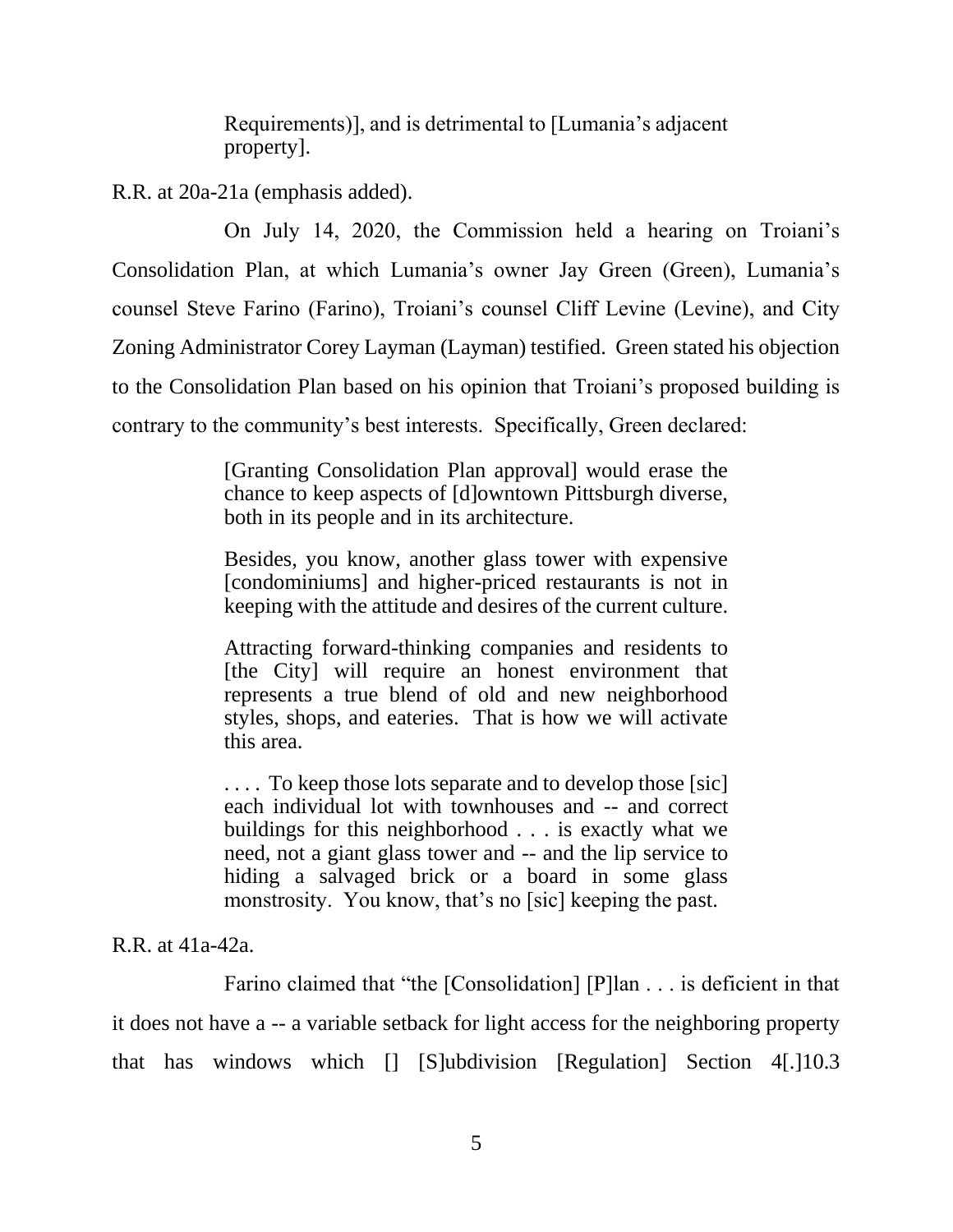requires . . .  $[.]^{y12}$  R.R. at 43a. Levine countered that "this is just a consolidation which the [Planning Commission] staff has recommended. . . . [I]f there's an issue about whether the building will be too close to their windows, I think that waits to the next [project development plan][.]" R.R. at 44a.

In response to questions from Commissioner Rachel O'Neill (Commissioner O'Neill), Layman explained that the Subdivision Light Access Requirements are not applicable because the Consolidation Plan does not involve development. Layman confirmed that "the [S]ubdivision [R]egulations are regulations that at one time were adopted by the . . . [C]ommission." R.R. at 46a. Layman further stated that, to the extent that the Subdivision Regulations are inconsistent with the Zoning Code, the Zoning Code would "absolutely" override those. *Id*. Commissioner O'Neill then asked Layman: "So if there are setbacks in the [Z]oning [C]ode, those would override or take precedence over anything included in the [S]ubdivision [R]egulations?" *Id*. Layman responded: "That is correct." *Id*.

At the hearing's conclusion, the Commission voted unanimously to approve the Consolidation Plan. *See* R.R. at 48a-49a. In its written decision, the Commission made eight findings of fact and four conclusions of law. The Commission concluded, in pertinent part, as a matter of law:

> 1. The proposed [Consolidation Plan] does not change the underlying zoning or historic designations of the [s]ubject [p]roperty. Future development will be subject to applicable zoning regulations.

<sup>&</sup>lt;sup>12</sup> In the Plan Objection, Lumania raised only that Troiani failed to comply with the Subdivision Light Access Requirements "at the lot line between the proposed new lot and [Lumania's property]," and the Zoning Code Light Requirements, and that the Consolidation Plan was detrimental to its neighboring property. R.R. at 20a.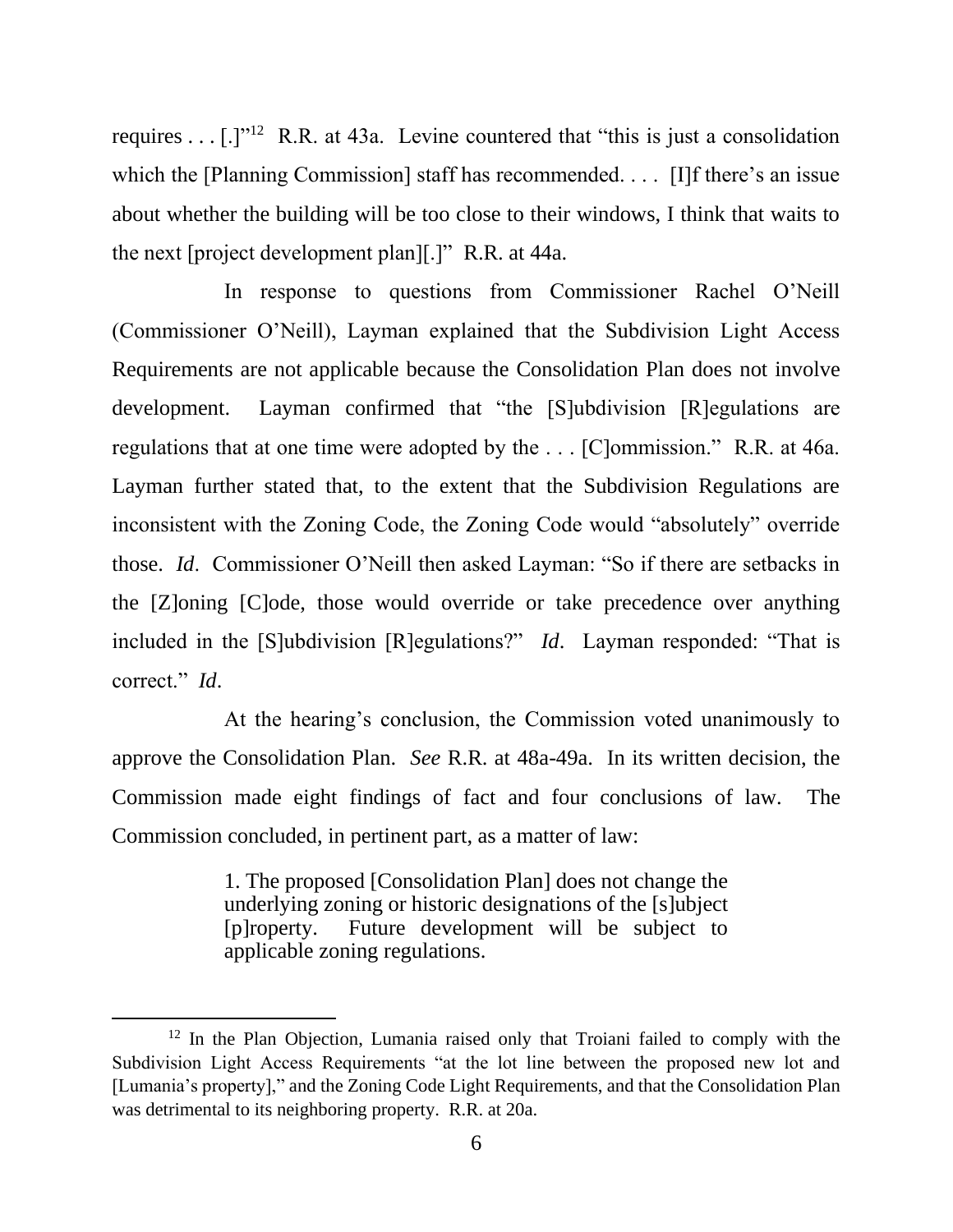2. The Commission concludes that the [Consolidation Plan] is in keeping with the general character of the surrounding neighborhood as defined in Section 1.1[- 10.0], of the Subdivision Ordinance,  $[13]$  and will not cause negative impacts in the surrounding neighborhood.

3. The Commission concludes that the [Consolidation Plan] will provide adequate light, air, and privacy[,] and will not cause undue overcrowding or congestion.

R.R. at 26a. Lumania appealed to the trial court, which, on April 14, 2021, affirmed the Commission's decision. Lumania appealed to this Court.<sup>14</sup>

Lumania argues that the Commission erred when it approved the Consolidation Plan, because the Consolidation Plan did not identify a light access setback adjacent to its building consistent with the Subdivision Regulations' Subdivision Light Access Requirements.<sup>15</sup> Specifically, Lumania contends that a light access setback constitutes open space which must be identified in a site plan, and Troiani's failure to identify the light access setback adjacent to its building renders the Consolidation Plan defective.

 $13$  The Commission, in its July 14, 2021 decision, referred to the Subdivision Regulations both as the "[S]ubdivision [R]egulations" and the "Subdivision Ordinance[.]" R.R. at 25a-26a.

<sup>&</sup>lt;sup>14</sup> "Where, as here, a trial court takes no additional evidence, our scope of review is limited to determining whether the [] Commission abused its discretion or committed an error of law. Thus, it is the [] Commission's decision that we review." *Oakland Plan. & Dev. Corp. v. City of Pittsburgh Plan. Comm'n*, 107 A.3d 873, 881 (Pa. Cmwlth. 2015) (citation omitted).

<sup>15</sup> The Subdivision Regulations govern the subdivision of land within the City. *See* Section 10 of the Act of May 13, 1927, P.L. 1011, *as amended*, 53 P.S. § 22770. This Court has held that "[w]here a subdivision plan complies with all objective provisions of the applicable subdivision ordinance[,] as well as all other applicable regulations[,] the plan must be approved." *Robal Assocs., Inc. v. Bd. of Supervisors of Charlestown Twp.*, 999 A.2d 630, 635 (Pa. Cmwlth. 2010) (quoting *Shelbourne Square Assocs., L.P. v. Bd. of Supervisors of Twp. of Exeter*, 794 A.2d 946, 950 (Pa. Cmwlth. 2002)).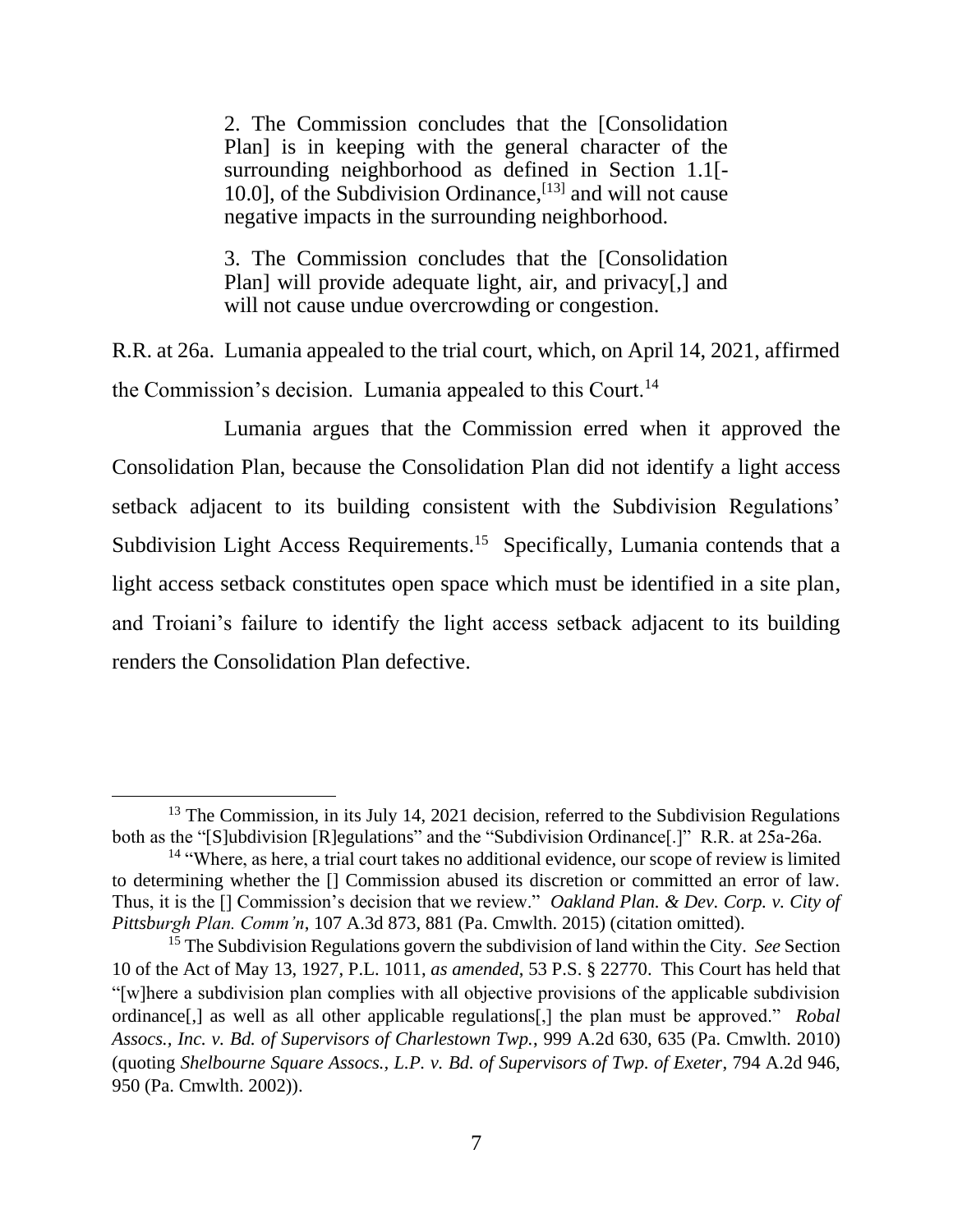Section 2.27 of the Subdivision Regulations defines *Subdivision Site* 

*Plan* as:

[A] drawing or map prepared by a registered land surveyor or engineer which illustrates precisely the lot or lots to be subdivided and all land within one hundred (100) feet of the proposed subdivided area. **The subdivision site plan shall contain** but shall not be limited to, the following information: the location and bulk of all buildings, the location of all roads, vehicular and pedestrian, utility easements location and points of access; **required building setback lines**; **required open space of any kind**; and any major natural features on the site including, but not limited to, hillsides in excess of fifteen percent (15%) slope, natural water courses and drainage areas and existing trees in excess of 30" in caliper.

Subdivision Regulations § 2.27, R.R. at 30a (emphasis added).

The Subdivision Light Access Requirements provide, in relevant part:

4.10.3 Light Access. A minimum distance **between structures** shall be provided in accordance with the City's Building Code, and in conformance with the following provisions for light access to all structures.

a) Area for light access shall be that area enclosed by:

1) An arc extending seventy degrees on each side of a line perpendicular to building wall at the center line of any affected window, and

2) The exterior radii of such arc which shall be forty feet in length for residential uses and twenty feet in length for other ma[i]n uses.

The radii arc shall be measured from the exterior face of the building wall at sill level at the center line of the affected window. For this purpose, when a sill is less than two and one-half feet above floor level, sill level shall be assumed to be two and one-half feet above floor level.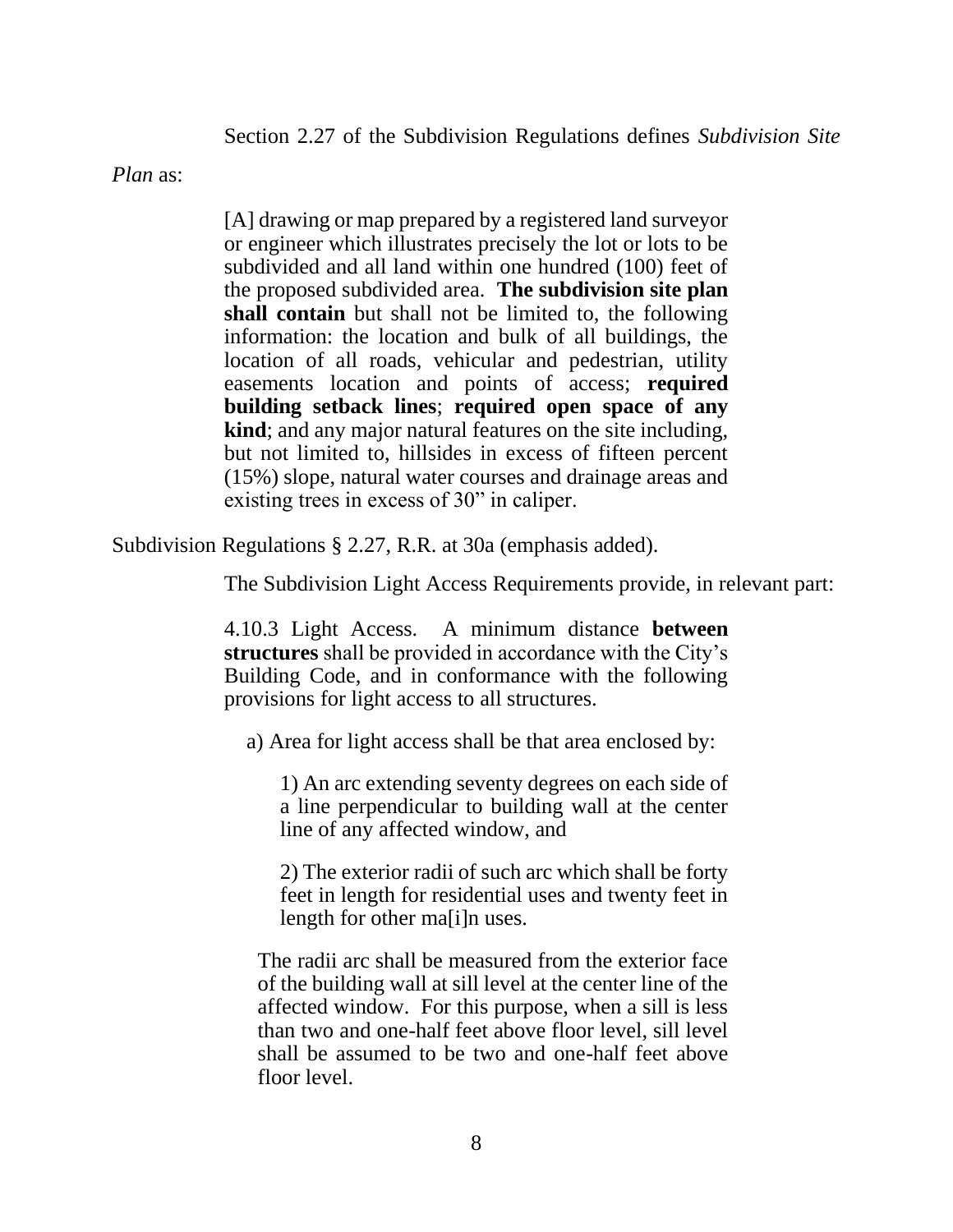. . . .

c) Requirements for light access.

1) For all affected windows in all buildings, at least eight units of light access and the space between such units; and the affected window shall be unobstructed.

Subdivision Regulations § 4.10.3, R.R. at 33a.

Lumania asserts that Section 2.27 of the Subdivision Regulations' requirement that a subdivision plan contain "required open space of any kind" encompasses the Subdivision Light Access Requirements. R.R. at 30a; *see also* Lumania Br. at 12. Thus, Lumania declares:

> The lot [C]onsolidation [P]lan . . . was deficient, in that at the lot line between the proposed new lot and 216 Boulevard of the Allies, the variable setback (for light access) as required by [the Subdivision Light Access Requirements], is erroneously not noted.

Lumania Br. at 14. Lumania reasons that the Subdivision Regulations, including the Subdivision Light Access Requirements, are *subdivision* requirements and thus, apply to consolidations.<sup>16</sup> In addition, Lumania contends that the Consolidation Plan must also comply with the Zoning Code's light access requirements, which Lumania asserts it did not.

This Court has distinguished zoning applications and subdivision plans

as follows:

[A] zoning application "addresses the use of the land, while **a subdivision plan addresses how the land is to be developed**." *Philomeno* [*& Salamone v. Bd. of Supervisors of Upper Merion Twp.*], 966 A.2d [1109,] 1110 [(Pa. 2009)]. "While the governing body of a

<sup>&</sup>lt;sup>16</sup> Lumania acknowledges that "[the] Subdivision Regulations . . . apply to the creation of lots, and the [Z]oning [Code] [is] for the creation of buildings and uses." Lumania Br. at 15.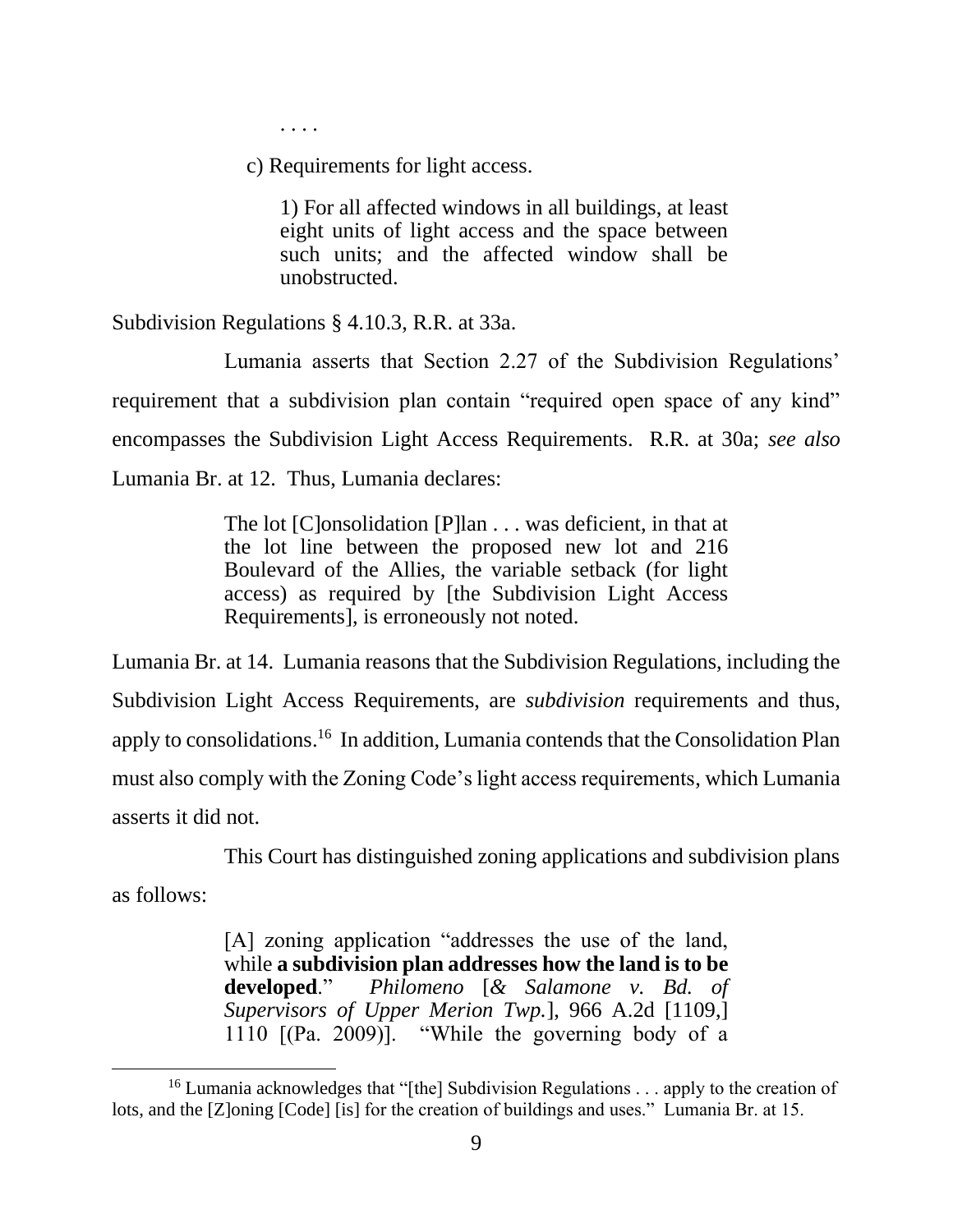municipality has broad discretion in adopting standards for the approval of subdivision and land development plans, it cannot include provisions relating to the use of land. Regulation of use is a matter appropriate for control through a zoning ordinance." *Id*. (quoting 2 Robert M. Anderson, Law of Zoning in Pennsylvania § 22.20 (1982)).

*Bd. of Comm'rs of Cheltenham Twp. v. Hansen-Lloyd, L.P.*, 166 A.3d 496, 504-05 (Pa. Cmwlth. 2017), *aff'd*, 211 A.3d 845 (Pa. 2019) (emphasis added). Further, "approval of a final [subdivision] plan does not extend to any zoning approvals needed to effect the development[.]" *Rickert v. Latimore Twp.*, 960 A.2d 912, 918- 19 (Pa. Cmwlth. 2008); *see also Stolz v. Zoning Hearing Bd. of the Borough of Lewisburg*, 568 A.2d 746, 748 (Pa. Cmwlth. 1990).

Troiani rejoins that because the Zoning Light Requirements address light access for **buildings** in the GT District, light access is a zoning matter to be addressed when a development plan is considered, and not a matter for consideration in a consolidation plan application approval.<sup>17</sup> The Commission and the City (collectively, City Appellees) argue that "a lot consolidation on its own causes no changes to property in either the physical or regulatory realm[,]" and there is no record evidence of any harm resulting from the Consolidation Plan's approval. City Appellees' Br. at 9.

This Court agrees with Lumania that the Subdivision Regulations apply to subdivision plans, including the instant Consolidation Plan. However, the Commission did not conclude otherwise. *See* R.R. at 26a (wherein the Commission

<sup>&</sup>lt;sup>17</sup> Troiani emphasizes that the Consolidation Plan provides only lot consolidation, and Troiani has not sought approval for any construction at the site. Troiani maintains that the Commission was required to approve the Consolidation Plan since "zoning and other structural development requirements do *not* apply to lot consolidations because consolidations do *not* constitute development." Troiani Br. at 12.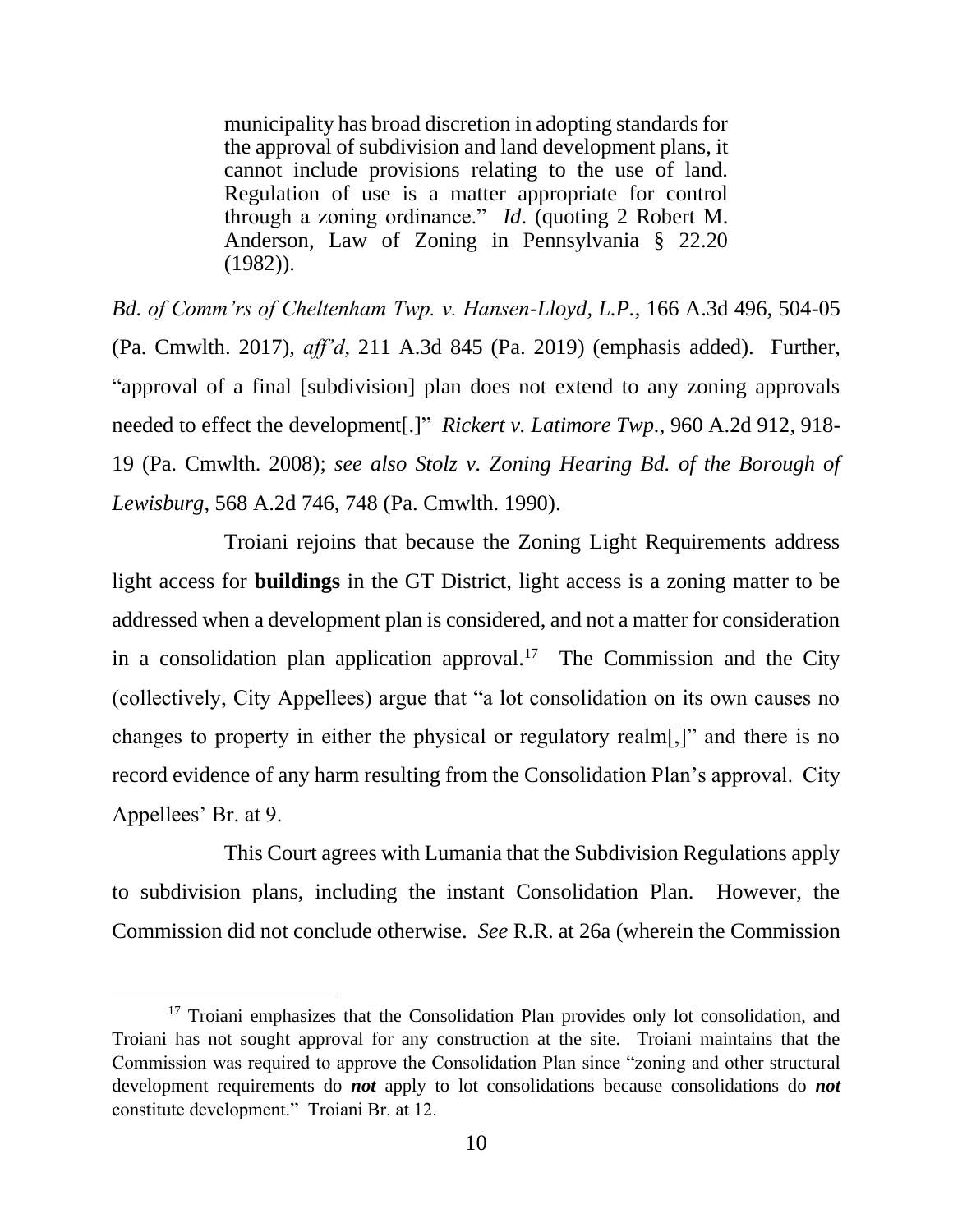"conclude[d] that the [Consolidation Plan] is in keeping with the general character of the surrounding neighborhood as defined in Section 1.1, et seq., **of the Subdivision** [**Regulations**.]") (emphasis added).

By their own terms, the Subdivision Light Access Requirements mandate "a minimum distance **between structures** . . . ." Subdivision Regulations § 4.10.3, R.R. at 33a (emphasis added). The Consolidation Plan identifies the location of Lumania's structure, and as the Consolidation Plan reveals, and Lumania acknowledges, there is no existing structure adjacent to Lumania's building. Absent an existing adjacent structure on the proposed consolidated site, the applicable Subdivision Light Access Requirements setback cannot be calculated, and thus the lack of such notation on the Consolidation Plan was not a deficiency. Moreover, because the matter before this Court does not involve zoning, the Zoning Light Requirements are not relevant to this Court's decision herein. Accordingly, the Consolidation Plan was not deficient.<sup>18</sup>

Lumania next contends that the Commission erred by "[c]oncluding that a [s]ubdivision [p]lan need not contain setback lines, required open space, and correct adjacent building densities, as required by the Subdivision Regulations . . . ." Lumania Br. at 7. The Commission made no such conclusion, and nothing in the Commission's decision holds that "a [s]ubdivision [p]lan need not contain setback lines, required open space, and correct adjacent building densities[.]" *Id*. Rather,

<sup>18</sup> With respect to Lumania's claim that the Consolidation Plan's approval would be detrimental to its property, Lumania's Plan Objection contains no support therefor other than asserting that the Consolidation Plan does not comply with the Subdivision Light Access Requirements and the Zoning Light Requirements. At the Commission hearing, Lumania's owner argued only that preserving the existing buildings would be better for the City, but made no argument about specific detriment to Lumania from the Consolidation Plan Approval. Lumania's attorneys did not address any detrimental effect to Lumania.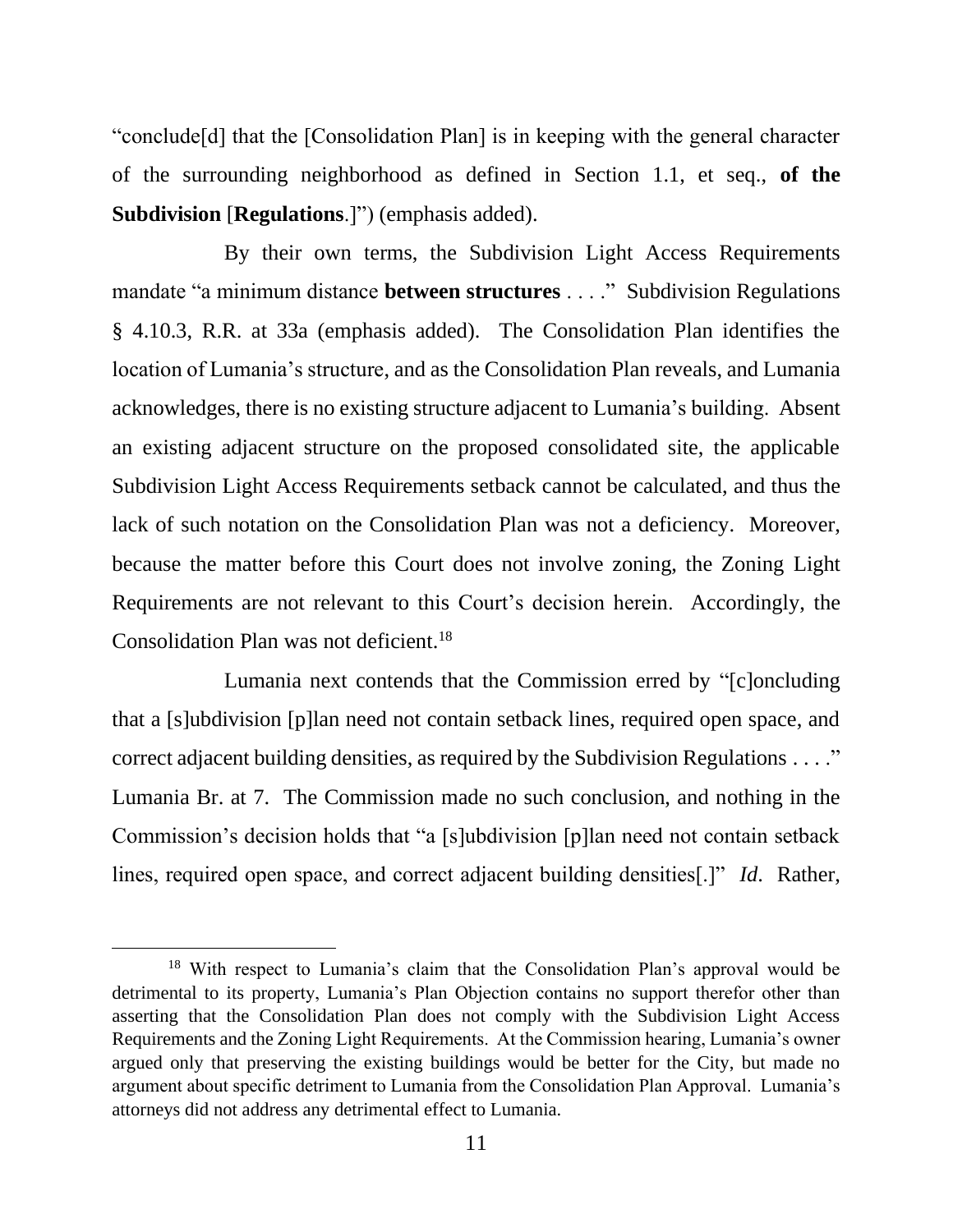the Commission simply approved the Consolidation Plan. Thus, Lumania's argument fails.

Finally, Lumania argues that the Commission erred by "concluding that the Subdivision Regulations . . . had been repealed, even though they are still in full force and effect[.]" Lumania Br. at 16. However, the Commission did not conclude that the Subdivision Regulations had been *repealed*, and nothing in the Commission's decision holds or otherwise declares that the Subdivision Regulations had been repealed. In Finding of Fact 8, the Commission found **that Layman explained** that the Subdivision Light Access Requirements do not apply to consolidations since a consolidation plan does not involve development as considered in the Subdivision Regulations, and that the relevant Subdivision Regulations had been superseded by Zoning Code amendments. *See* R.R. at 25a. Nonetheless, the Commission did **not** render a legal conclusion declaring that the Subdivision Regulations had been repealed and did not denote such as the basis for its decision. Accordingly, Lumania's contention is meritless. This Court therefore, concludes that the Commission did not err when it approved the Consolidation Plan.<sup>19</sup>

<sup>&</sup>lt;sup>19</sup> City Appellees contend that the present appeal is not ripe because, "[e]ven though no new development has yet been formally proposed, Lumania asserts that the [C]onsolidation [P]lan fails to account for the impact on light, space, and design of hypothetical future development." City Appellees Br. at 7; *see DeNaples v. Pa. Gaming Control Bd.*, 150 A.3d 1034, 1040 (Pa. Cmwlth. 2016) ("[A]n action 'may not be employed to determine rights in anticipation of events which may never occur . . . or as a medium for the rendition of an advisory opinion which may prove to be purely academic.' [*Brown v. Pa. Liquor Control Bd.*, 673 A.2d 21, 23 (Pa. Cmwlth. 1996)]." "An issue that 'may' arise in the future 'is not considered 'ripe' for judicial interpretation.' *Id*. (citation omitted).").

This Court disagrees with City Appellees' characterization of the dispute. The Commission issued a decision granting approval of the Consolidation Plan. Lumania has challenged the Commission's approval. It does so on the grounds that the Commission's decision is erroneous because the Consolidation Plan is legally inadequate. Accordingly, with respect to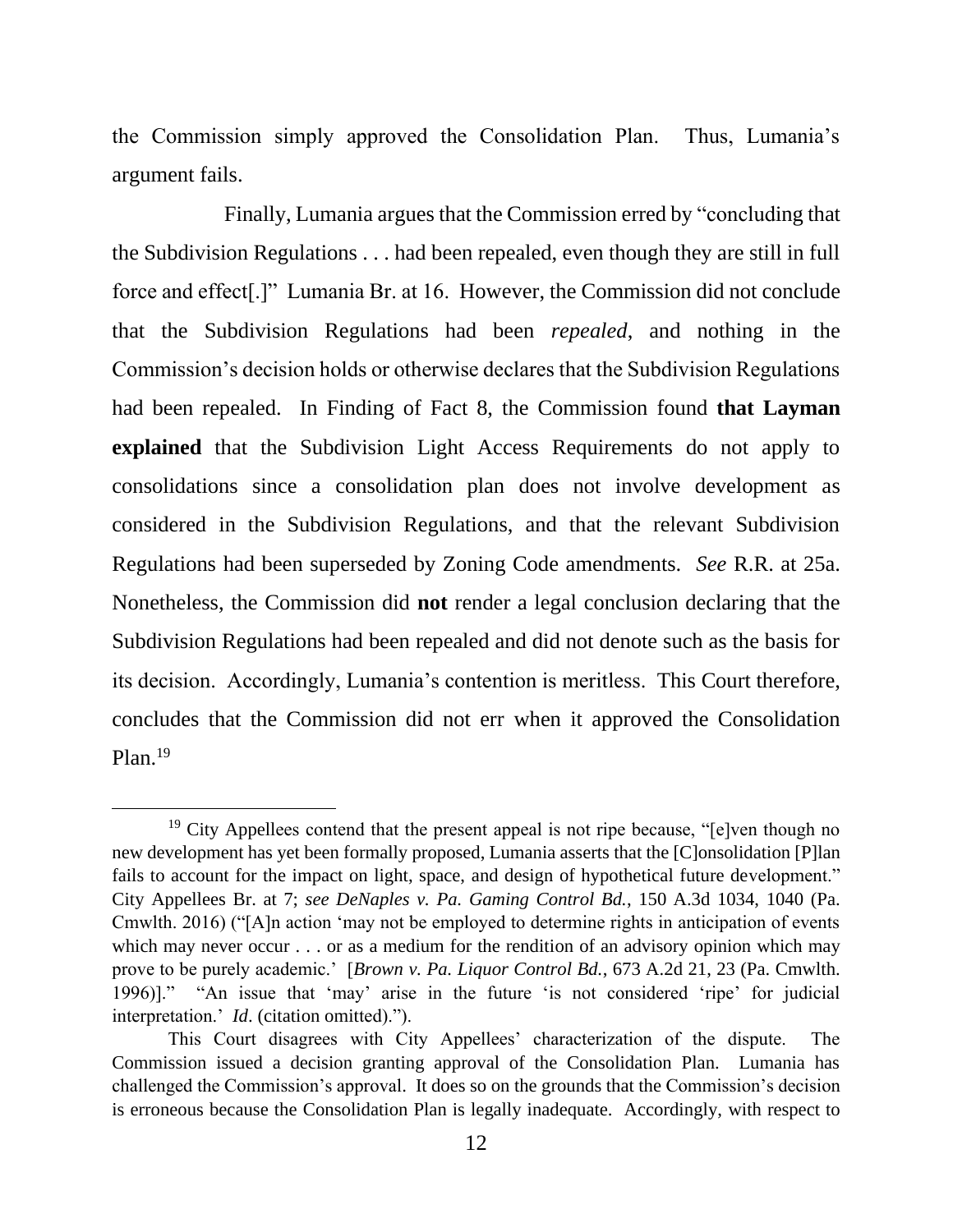For all of the above reasons, the trial court's order is affirmed.

ANNE E. COVEY, Judge

\_\_\_\_\_\_\_\_\_\_\_\_\_\_\_\_\_\_\_\_\_\_\_\_\_\_\_\_\_\_\_\_\_

Lumania's challenge to Troiani's compliance with the Subdivision Regulations, Lumania is not seeking "to determine rights in anticipation of events which may never occur" but, rather, whether the Commission properly approved the Consolidation Plan. *DeNaples*, 150 A.3d at 1040. Accordingly, City Appellees' argument is without merit. Nonetheless, this Court recognizes that Lumania's arguments pertaining to Trioani's compliance with the *Zoning* Light Requirements are premature.